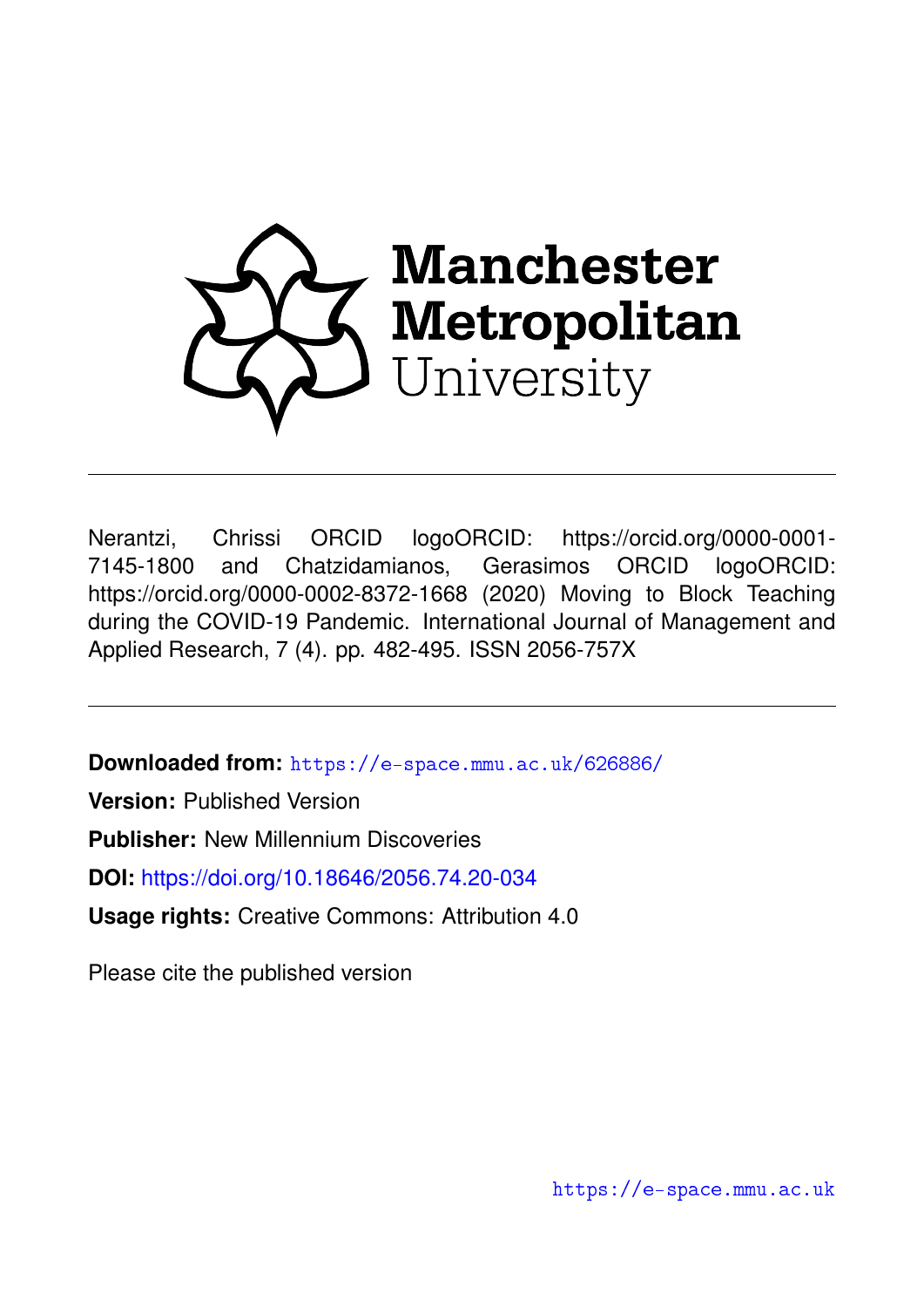# **Moving to Block Teaching during the COVID-19 Pandemic**

*Chrissi Nerantzi,* 

*Gerasimos Chatzidamianos*

Manchester Metropolitan University, United Kingdom

#### **Abstract**

This paper is an exploration into the block teaching format in the context of Higher Education during the COVID-19 pandemic. It provides practical guidance to course designers that will aid their planning, organisation and offering of learning and teaching using block teaching in online and blended settings. The paper attempts to resolve some of the learning and teaching dilemmas and increase focus and flexibility of provision, while avoiding disruption and interruption of study during the pandemic. While the paper refers to a particular block teaching format that has been implemented in a UK post-1992 institution across its undergraduate and postgraduate courses, this exemplar of block teaching will also be useful for other institutions and course designers who are considering the block teaching format in Higher Education settings at module, programme, departmental or institutional level.

**Keywords:** Block Teaching; Blended Learning; Online Learning; Active Learning; Pandemic; Higher Education

Revised: 18 October 2020

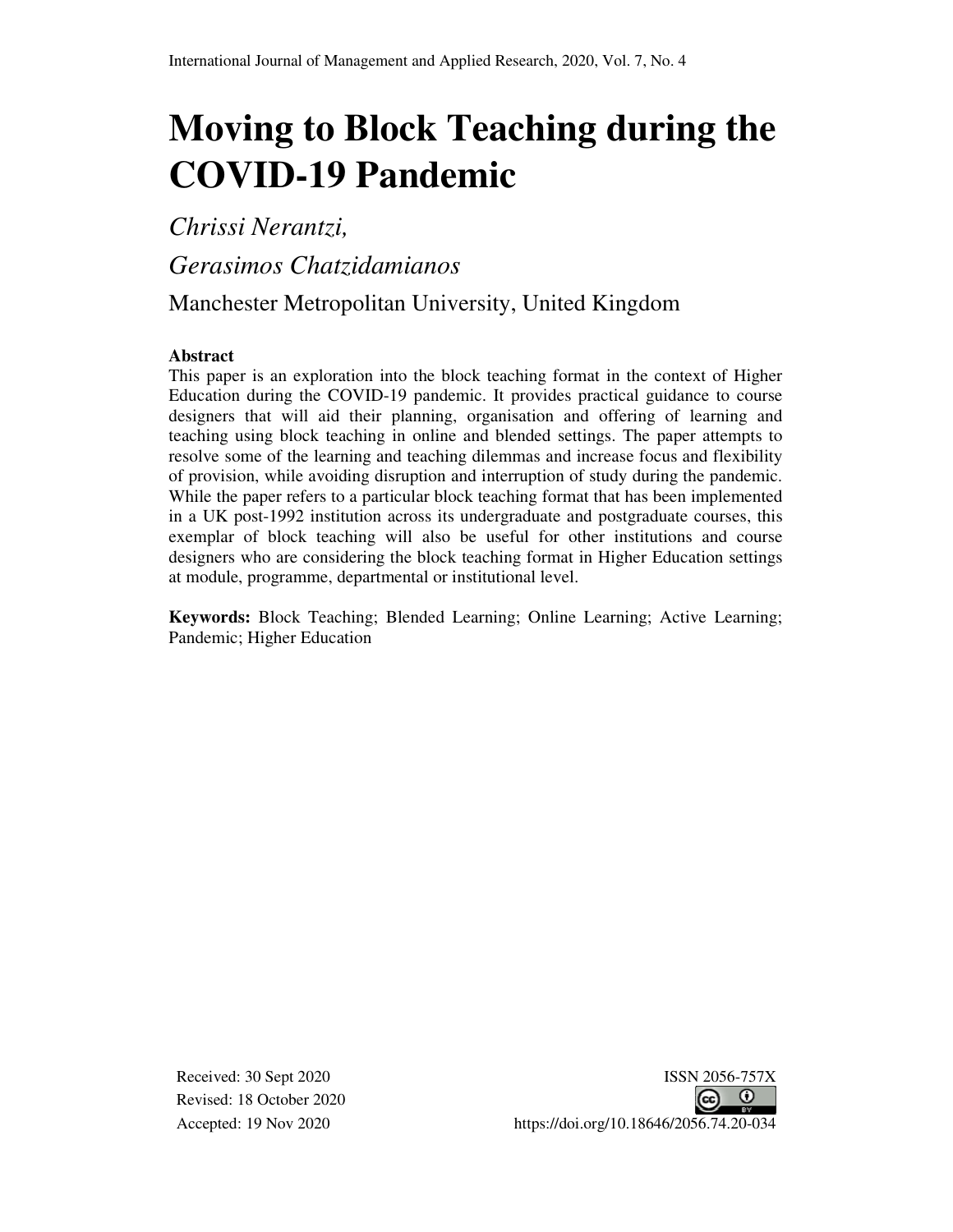## **1. Introduction**

In the context of digitalisation of Higher Education (HE) as a response to the COVID-19 pandemic, universities made changes to the way their programmes and modules are offered. Block teaching is one of the formats commonly used for curriculum delivery at the institutional level. Traditionally, university students, especially on full-time programmes, study more than one module and often work on more than one assessment simultaneously. That means that their attention and learning effort are split across different topics often on a daily and hourly basis, therefore there may be a disconnect between learning activities and assessments as well as conflicting priorities and demands. Block teaching on the other side, means studying one module (or maximum two) at a time during a condensed or compressed time. Such examples are reported by Kofinas et al. (2017) in a postgraduate business programme, by Dixon and O'Gorman (2020) who explored tutors' perceptions of block teaching in an undergraduate programme in Tourism Management programme by Swain (2016) who explored the first year campus-based block teaching experience in an undergraduate business course. The authors came to similar conclusions regarding the increased focus block teaching created for students. There are some studies around block teaching that suggest that it is used in HE and secondary education primarily as a campus- or blended- mode of delivery. However, there is still relatively limited research in this area and more evidence of the effectiveness of block teaching would be beneficial for institutions and the sector (Davies, 2006; Dixon and O'Gorman, 2020).

Rettig and Canady (2013), in their book about block teaching in secondary schools in the US, outline the opportunities this format brings to teachers and students. They suggest that block teaching creates greater flexibility for self-paced learning and can foster more student participation while also allowing for greater creative interventions and collaborative learning as students do not jump, from one subject to another daily. This arrangement can create a more connected and immersive but also a more intense learning experience for the students, one that is also deeper and more focused. This, however, needs to somehow be counterbalanced with the view that learning is more efficient if students are given breaks between learning sessions (Fenesi et al., 2018). It seems that block teaching creates more focused opportunities for active participation and collaborative learning as the same students will be together for longer periods. This, therefore, enhances the opportunities for shared experiences and belongingness and builds a sense of community much quicker than there would be in an on campusbased, face-to-face delivered traditional programme of study. In fact, there is some evidence suggesting that students generally find block teaching less stressful, and rarely want to go back to traditional teaching format (Swain, 2016).

According to Swain (2016), there are two factors that define success in block teaching: planning and timetabling, with the latter being significantly more complex than in face-to-face delivery. However, in a block teaching pilot in Logistics in HE, Grant (2001) found that students' interaction, engagement and academic performance increased and relationships between students and tutors became stronger. Similar results were recorded by Swain (2016) in a first-year undergraduate course that also showed that there was a higher degree of student enjoyment and that students felt that

International Journal of Management and Applied Research, 2020, Vol. 7, No. 4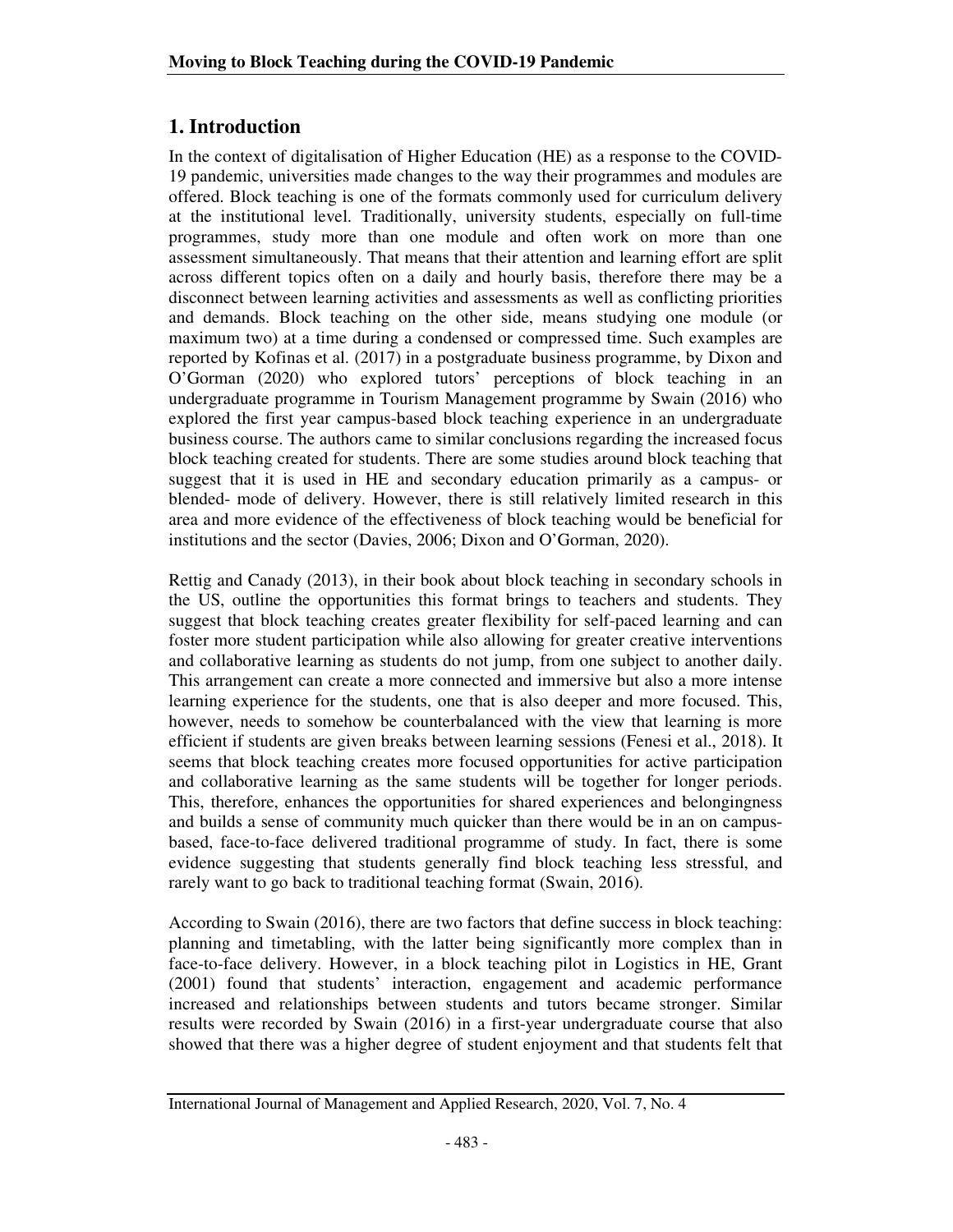they had a voice, they felt being listened to and heard and also received feedback more promptly. However, while Dixon and O'Gorman (2020) acknowledge that block teaching improved tutors' time management, the intensity of block teaching generated challenges for tutors who started spending more time supporting students. Also, while students might engage with one block at a time, staff are likely to be involved in multiple blocks simultaneously, which have a priori impact on staff workload. Importantly, the close and intense working relationship over a specific timeframe can cause fatigue among staff and students (Swain, 2016). Dixon and O'Gorman (2020) further acknowledged that although fewer topics and concepts could be explored during a block, those explored reach a deeper depth. However, the authors founds that block teaching was progressively seen less favourably and led to the disengagement of students especially when they missed face-to-face block days as well as challenges for students to complete the assessment, when this followed the block; both significant points that HE staff should be mindful of when designing their blocks.

These observations illuminate that a rethink linked to the way a block is structured and how it is assessed is required. Robbins et al. (2000: 2) state that "teachers must have multiple opportunities to develop active teaching strategies in their various disciplines. Lecturing for large amounts of time becomes a major problem with a block schedule." Similarly, Hackmann and Schmitt (1997: 1-2) argued that "… some teachers may naively assume that they can force-fit two "old" lessons into this restructured time frame. Teachers soon learn, however, that they cannot take the simplistic approach of using the same methods they did before". Regardless, while there may be some resistance to change and adopt block teaching, there is evidence that suggests that tutors who have tried it would not revert to the previous curriculum format (Kofinas et al., 2017), a fact also echoed by students too (Swain, 2016).

It is within this context that this paper aims to provide answers to a key set of questions that course designers, programme and module teams in HE need to consider when redesigning their curriculum. It is envisaged that the move to blended block teaching is offered with the view to increase flexibility and responsiveness to students' needs during the pandemic so that modules and programmes can continue whilst accounted for the restrictions placed. It is noted that some of these changes might be beneficial or continue to be implemented after the end of the pandemic. While what follows relates to the introduction of a specific institution-wide implementation of block teaching in a particular format (see below), the following questions will also be relevant to other institutions and programmes which are considering a different block teaching format for their course provision.

## **2. When to offer a block module**

Frameworks for block teaching vary in shape, length and mode of delivery, and some often include intensive face-to-face days. Block, or intensive mode of teaching, can stretch from weekend to evening mode, to a few days to a week, or two weeks to multiple weeks but still much shorter than a normal term or semester and is often linked to a specific module or programme (Davies, 2006; Dixon and O'Gorman, 2020; Kofinas et al., 2017).

International Journal of Management and Applied Research, 2020, Vol. 7, No. 4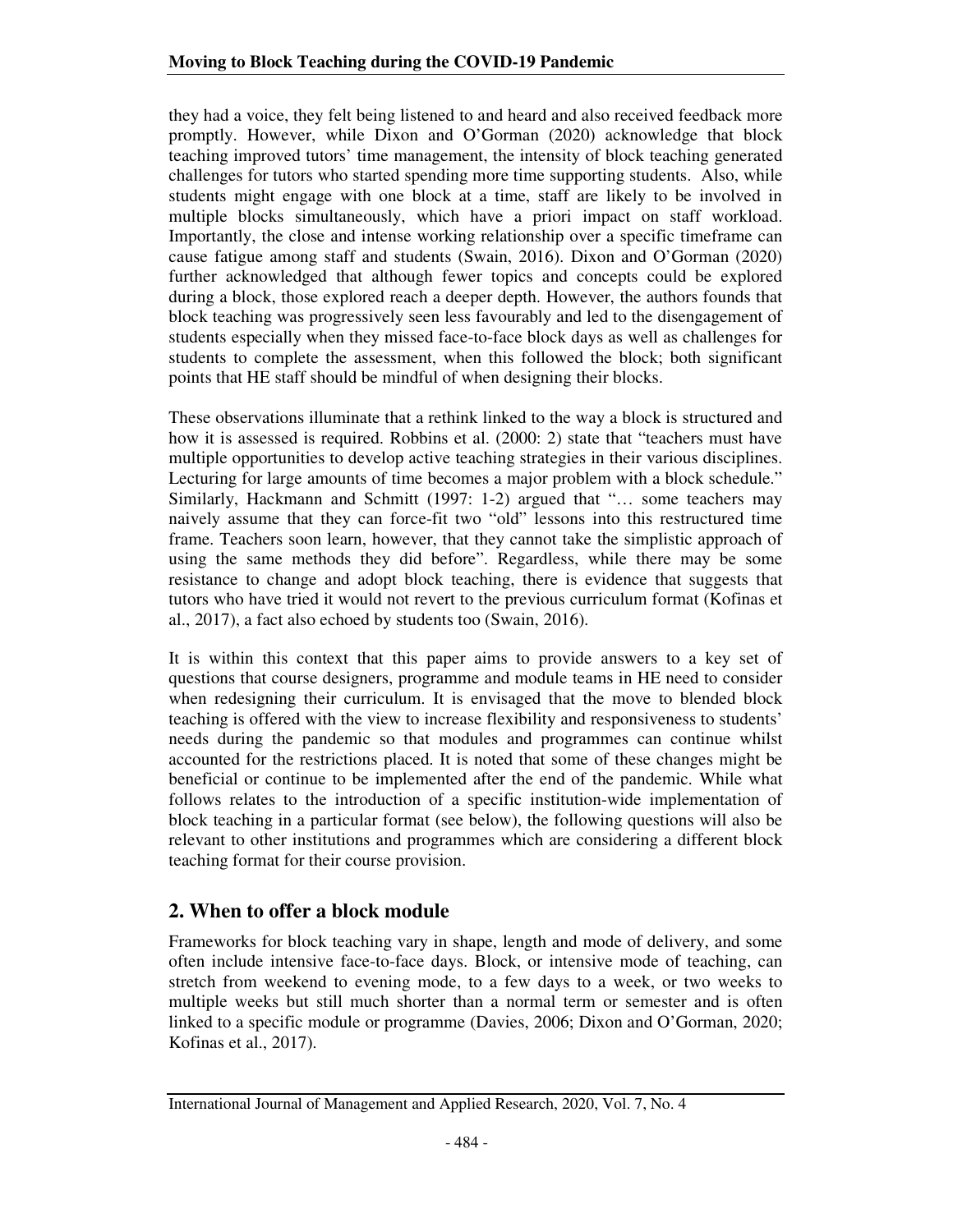A framework the authors of this paper are particularly familiar with is one that has been adopted by a university in the UK at an institutional level across all programmes in all disciplines and professional areas during the COVID-19 pandemic. This consists of six weeks blocks, four blocks spread over the academic year that are offered fully online or in blended mode. The rationale is that each block will consist of one 30 or two 15 credits module with an additional week for assessment (i.e. 6+1 weeks). A 30 credit module could also be delivered across two consecutive blocks. Furthermore, large cohorts could be divided into two and a module could be delivered across two blocks. An indicative example from a Department of Psychology regarding the breakdown of contact hours per week is below:

- 1 hour for a synchronous session per approximately 20-25 students per week (remotely)
- 1 hour of support session of the entire module cohort per week (remotely)
- 1 hour of optional curriculum enrichment activities per week (face-to-face, when allowed and remotely otherwise)
- 30 minutes of group personal tutor meeting per week (approx. 15 students) (remotely)
- 15 minutes of individual personal tutor meeting per block (remotely)
- 5 hours-worth of asynchronous learning activities and materials that are studied by the student independently

The synchronous session is dedicated to the provision of formative feedback on the material studied the previous week (i.e. consolidation of independent learning), real time group activities (i.e. workshop style) and preparation of the material and learning activities for the following week.

Regardless, as the first step, programme leaders and course designers need to apply a degree of realism whilst deciding the order of core and optional modules of a programme as a whole. This also includes conversations with the team and academic managers about resourcing. Team teaching can potentially help with sharing the load, reducing feelings of intensiveness of teaching in blocks, but also account for technical difficulties that might arise during synchronous sessions (see later). Larger modules will, in effect, present additional administrative and procedural challenges in this respect (consider delivering them across two blocks).

A programme team will need to work collaboratively and decide which modules need to be offered in which block so that learning follows a progressive pattern. Hence, when deciding which modules should be offered first in each year or level, the focus should be how we can progressively help students develop particular competencies, create stimulating learning opportunities that help them connect with the subject but also with their peers and their tutors at a personal level and at all times considering what is realistically possible and how. For instance, theoretical modules might need to be offered before more practical ones. This may mean that the entire academic year is turned back to front. Regardless, the lessons learned from what has worked on campus and face-to-face is most likely not going to be as useful to guide these decisions. Resourcefulness, creativity and novel ideas will be needed to help academics to reevaluate what they knew, re-think and explore what could work online and in a

International Journal of Management and Applied Research, 2020, Vol. 7, No. 4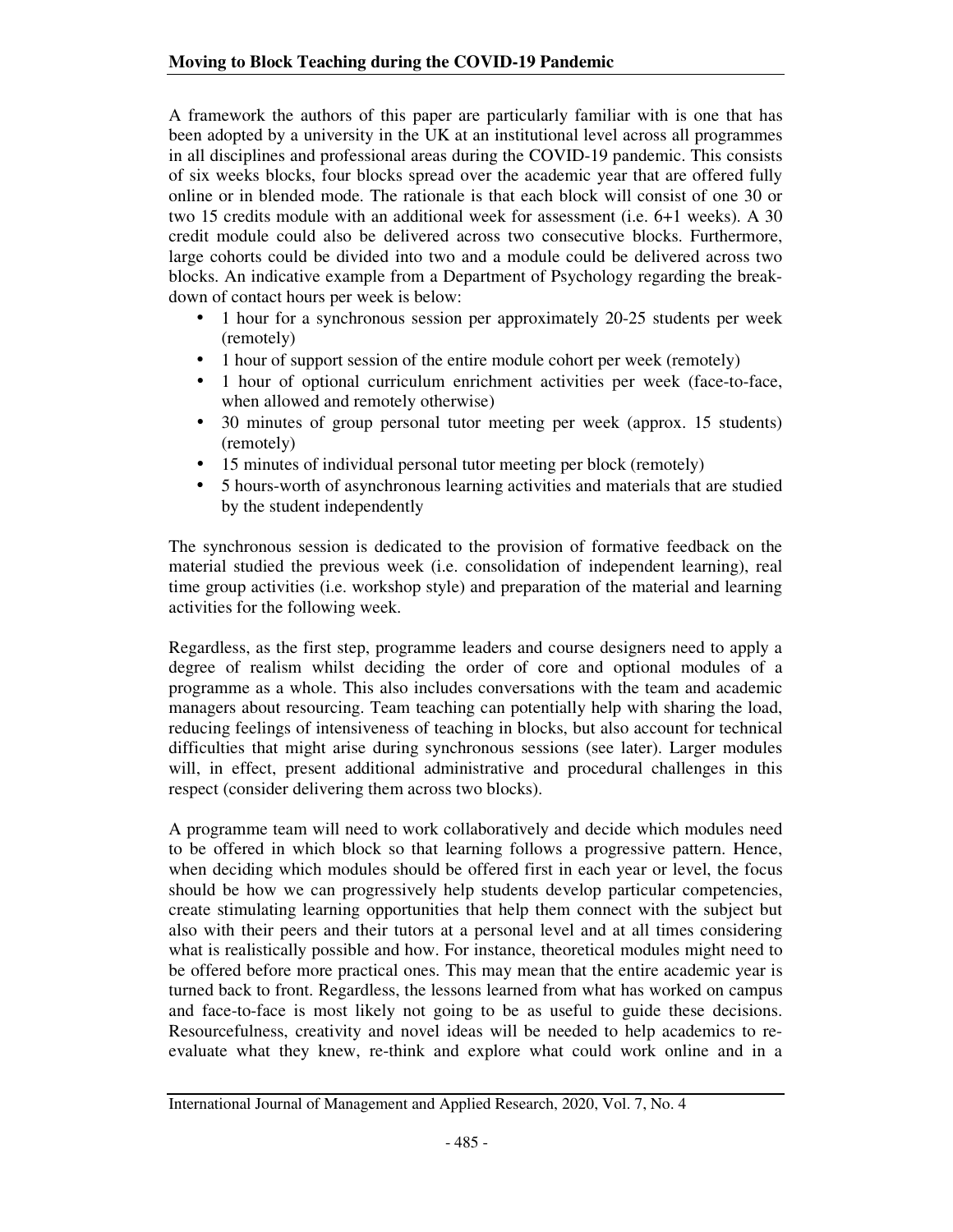blended format at the same time if possible, what could be adapted and how and what they need to let go.

### **3. What to teach in a block module**

Block teaching is a time-intensive and condensed pedagogical approach, shorter than a term or semester. In this particular implementation of block teaching across a whole institution, academics will be attempting to work out how to "deliver content" within 6 weeks instead of 10 or 12 weeks and what "content" will fit. While the planning and organisation used in block teaching will differ from a traditional term or semester long module, one key aspect of each module remains the same: the learning outcomes.

The learning outcomes of a module provide a useful starting point and operationally, these should form the pillars upon which the block module will be built. What do I want my students to learn? What do they actually need from this module? What are the fundamentals? What challenges will the students experience? What will be most troublesome for them? What will enable the students to meet the learning outcomes, perform well in the assessment and want to learn more to pursue their own interests linked to the subject? Questions like those will help to make the decisions and constructively align the learning activities to the learning outcomes and the assessment. For the alignment of the assessment, in particular, academics need to consider whether the existing assessment over- or double-assesses the learning outcomes. Is there a need to streamline? Can the assessment be simplified? Can the assessment be operationalised progressively? Programme designers and module leaders should consider developing creative ways by which the assessment is embedded in the weekly activities in ways that students receive formative feedback without the need for additional hours dedicated specifically to assessment preparation.

When it comes to what is taught, it is important to consider that students may have a particular interest in specific aspects of the module, which they may be keen to pursue and explore further and this needs to be enabled. In effect, learning activities could operate as the means that provides a framework within which students embark on an exploration of a particular topic of their own choice.

However, learning outcomes might not provide enough ground to help us what to focus on. A lot of learning, however, can happen without teaching (Illich, 1971). In block teaching, going back to the essentials, the fundamental concepts will help us organise and plan. These concepts are fundamental to our professional area/discipline; what Meyer and Land (2006) refer as threshold concepts which are transformative, troublesome, irreversible, integrative, bounded, and discursive and therefore lead to a shift in thinking. Mastering them is what leads one to become what they study. But in order to grasp them they need openness and flexibility of mind, deep discussion and critical debate to untangle the messiness of new knowledge and fully understand them.

Threshold concepts are of importance for every discipline and professional area and fundamental in becoming a professional. While students can learn a lot on their own, the threshold concepts of a discipline or professional area are usually the ones that

International Journal of Management and Applied Research, 2020, Vol. 7, No. 4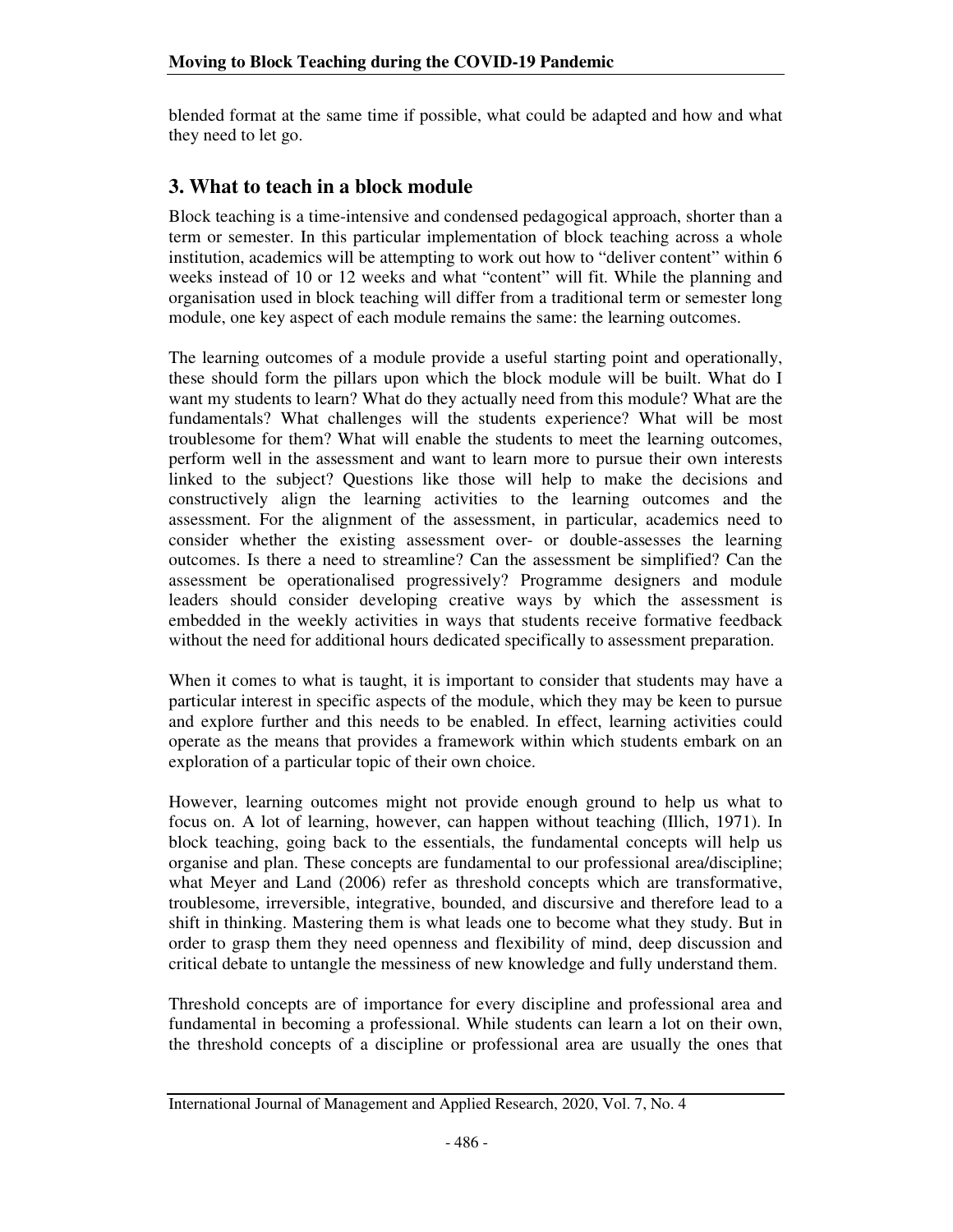need a support scaffold to be digested and understood by students so that they can move forward in their learning (Meyer and Land, 2006). Once identified, the threshold concepts can be turned into the stepping stones, chunks or building blocks that learning will occur within a block module. The chosen concepts will help structure the modules. Building-in interaction and activities will bring the concepts to life.

A structure using threshold concepts could be simple. The approach should resemble the process whereby one strips the layers of the onion and focuses on what truly matters, by having a less-is-more attitude (Chatzidamianos and Nerantzi, 2020). This does not mean that students will learn less. Learning a priori happens anywhere and students can be encouraged to take full ownership and responsibility for their learning beyond the boundaries of the block module. Students could be encouraged to reach out and join professional networks and communities where they will be able to find a plethora of open courses or materials they could sign up to or use to complement their learning. This way, the development of independent thinking and learning that transfers beyond the module and programme boundaries will be supported. The indicative hours of directed and independent learning required per module depending on its structure and the number of credits it carries provide a useful guide of learning expectations that are organised and self-organised. Through a simple structure students will be able to navigate easier through the block module and filter out more and less important information.

## **4. How to teach a block module**

Lectures are not useful to guide module design decisions for remote or blended delivery in a block teaching format. A 50-minute traditional lecture for example may not work online if it is entirely based on presenting information and it will be too long and ineffective as it is not based on interaction, questioning and active participation Also, the remote environment, especially when cameras are deactivated, limits the opportunities for the academic to gage the student's understanding and respond to what is often communicated non-verbally. Mazur (1997) identified problematic issues with this approach in face-to-face settings more than 20 years ago and developed the peer instruction approach to engage students more actively in the learning processes. Information sharing sessions could be turned into a short recording that students could watch in their own time with an accompanying activity to make learning active. Also, a three-hour on-campus seminar does not translate into a three-hour live online session. Can it become a set of activities, to be discussed over a day or longer? Hence, any pre or post synchronous session learning activities and reading should be timed so that students know exactly what is expected of them. It is equally important to rethink studio, labs, and small group interactive activities. With the encouragement and guidance of the academic, students will want to uncover and discover. It should not be about "covering content". Students' context is important, their reality too. It is useful to think about how their world can be brought into the module so that what they bring can be maximised and, as mentioned previously, help them pursue their own interests too.

Learning online can be lonely, although it does not and should not necessarily be that way. Whilst considering the students' reality, thinking about students as people and

International Journal of Management and Applied Research, 2020, Vol. 7, No. 4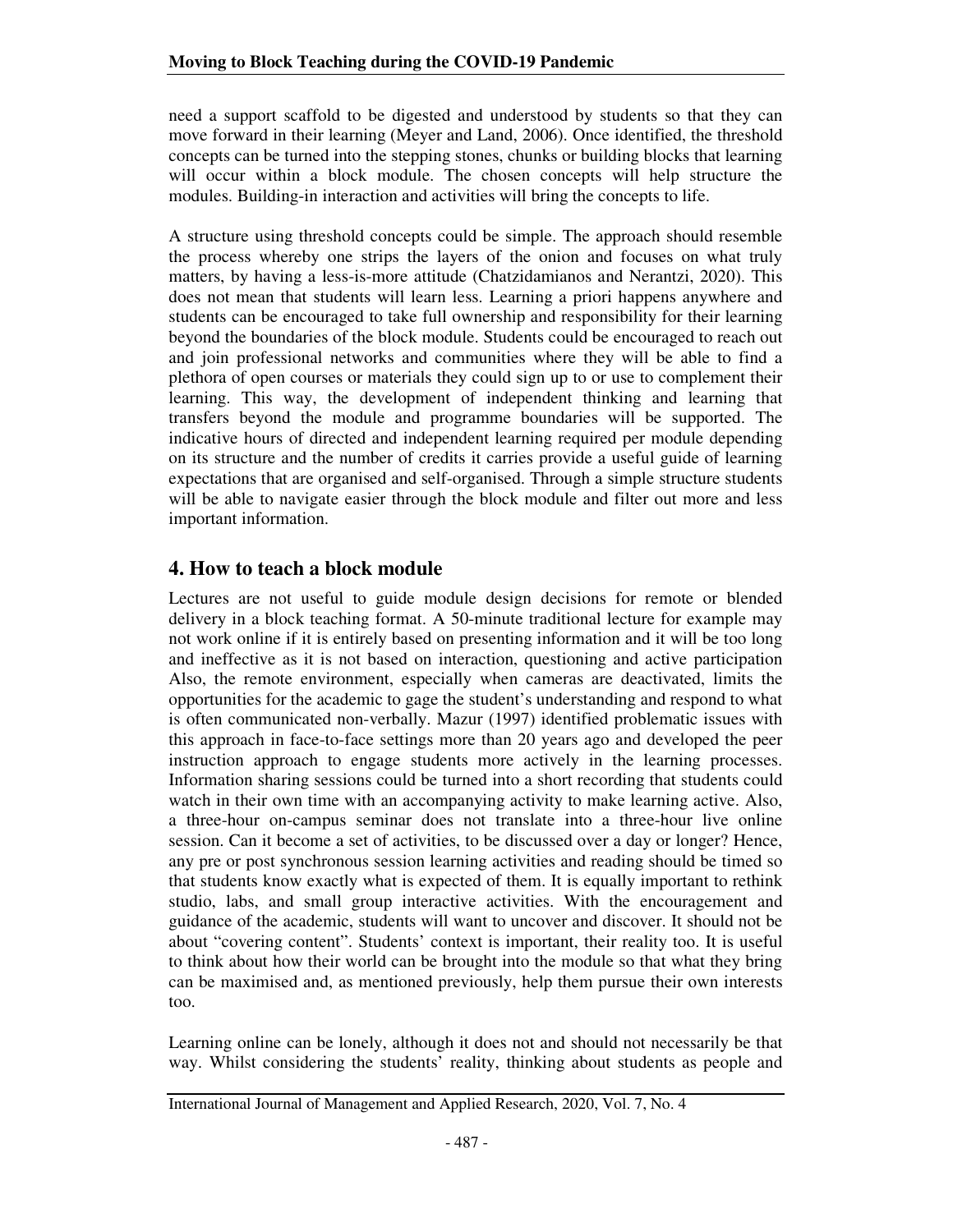how to connect with them, how to support their learning will be helpful. Learning technologies most academics have access to can one way or another help foster a sense of belongingness. However, for an effective and meaningful interaction through any online platform, building and fostering collaborative relationships is the key for that interaction and engagement to happen. Partly, this requires academics to show that, whilst they are experts on their field they are also approachable and authentic human beings, who empathise, who care, are present and part of the learning process.

Following Biggs' (1996) constructive alignment (Figure 1), it is beneficial to design activities that work remotely and possibly on campus too. Using constructive alignment helps remaining focused and helps developing creative ideas of studio and lab work that can work equally well online and on campus. Building in variety and creating learning experiences that will help students gain progressively a deeper understanding of the discipline or professional area are equally important.



**Figure 1: based on Constructive alignment** 

Online learning does not mean learning exclusively online. A lot of learning can happen offline away from digital and networked devices, alone and with others. Furthermore, when learning online, coming together with others should not exclusively or primarily mean through live sessions or synchronous sessions. Deeper learning happens when done asynchronously (Ke and Xie, 2009; Nerantzi, 2017). Asynchronous learning and teaching activities add flexibility as this mode of learning is self-paced and not located specific and is therefore seen as more convenient (Gilpin, 2020). They can engage students anytime, from anywhere, anyhow. Therefore, beyond any synchronous or live sessions, active learning strategies such as discussions, debates, projects, problems, case studies, scenarios and making activities, should be considered to name just a few. The use of flipped learning (Bergmann and Sams, 2012) or peer instruction (Mazur, 1997) can work well in the blended and fully online classroom and create opportunities for seamless learning (Nerantzi, 2020). However, setting up the activities and then stepping back is not the best approach. Academics need to be present, participate, model engagement, interaction, comment and give feedback. In other words, be there with them. To make this happen, however, it is imperative that programme managers factor such requirements in the planning of the staff workload.

Source: Biggs (1996)

International Journal of Management and Applied Research, 2020, Vol. 7, No. 4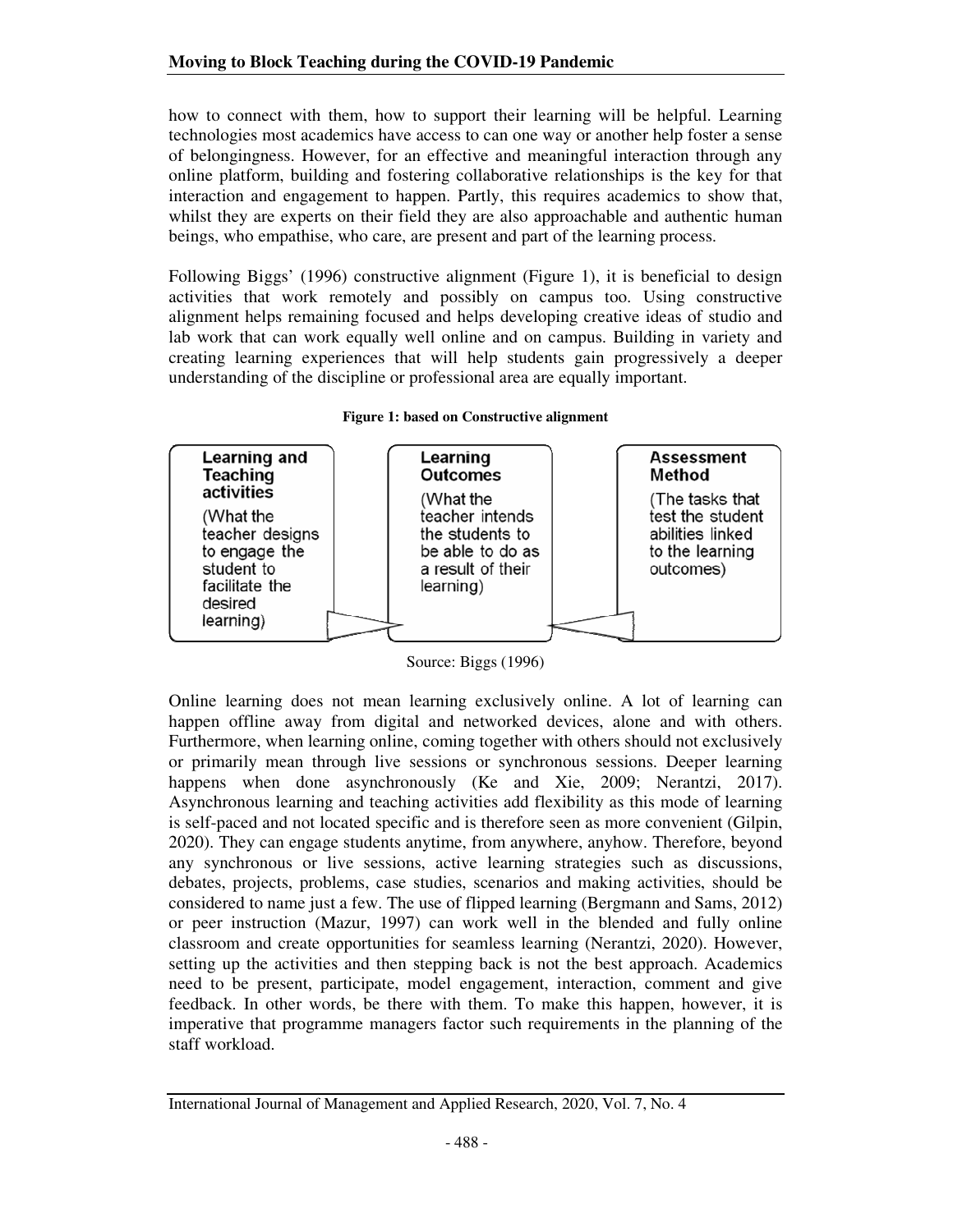While there are many benefits of asynchronous teaching, there is also the need to connect with students synchronously. Video conferencing platforms have been extensively used recently since the start of the pandemic, but have they always worked? Was it the right decision to use this over a different approach? Often a blend of synchronous and asynchronous interactions is suggested as a more effective way forward (Gilpin, 2020). It is certainly the case that students and academics alike value seeing each other. It is important for academics to connect with their students so they can build professional relationships, a learning community, trust and a safe space. In those cases, using live sessions for this purpose will speed up the process and help academics enable social interactions and lay the foundations of a learning community to form (Gilpin, 2020). However, there are also issues. The "digital inequality stack" is the complex and interrelated nature of digital inequalities (Robinson et al., 2020), has become more apparent due to the pandemic. Some students may not have internet access or equipment (Office for National Statistics, 2019). Furthermore, Sklar (2020) highlighted the issue of "zoom fatigue" due to overuse of video conferencing could cause cognitive overload.

However, when connecting live through video conferencing platforms, the process allows access to peoples' personal lives that would not otherwise be the case in an amphitheatre or a classroom. Being mindful, in effect, of the additional possibly more personal information that is been shared is key. This is of particular importance as a) it could expose some truths that people might not want to share with implications on safeguarding vulnerable individuals and b) there could be issues related to data protection from the use of the platforms themselves that need attention. A good strategy is to check with students first and only share a live video if all present are comfortable and agree with its use. Programmes should be developed with an online communication etiquette that is shared with the students at the beginning of the block, so that expectations are clear. Further, in synchronous sessions it needs to be ensured that sessions are inclusive and meet people's needs. For a deaf student, for example, hosting a synchronous session exclusively with audio or one with videos without captions embedded will not be appropriate. Subtitles or the presence of a sign language interpreter would also be needed, both of which requires solid planning and a lot additional preparatory work. The key point is that while the aim is to be inclusive, inadvertently the design may create barriers for learning and is exclusive. Some students may not have the technology or connection speed needed or are not available at the specific time the synchronous sessions are offered. The majority of what is designed for a module should, therefore, be asynchronous so that they can be accessed anytime, from anywhere, anyhow and in effect, engagement will provide more flexibility.

In designing each block module it is advisable to consider it as a collection of learning chunks that are based on the threshold concepts. These can define how many chunks are allocated in the module and each week. It could be that a particular chunk needs to be stretched over a week or more – it all depends on the concept itself and the discipline or the professional area. A metaphor that could help with visualising the design of a chunk is that of sewing patterns. Imagine designing t-shirt when designing

International Journal of Management and Applied Research, 2020, Vol. 7, No. 4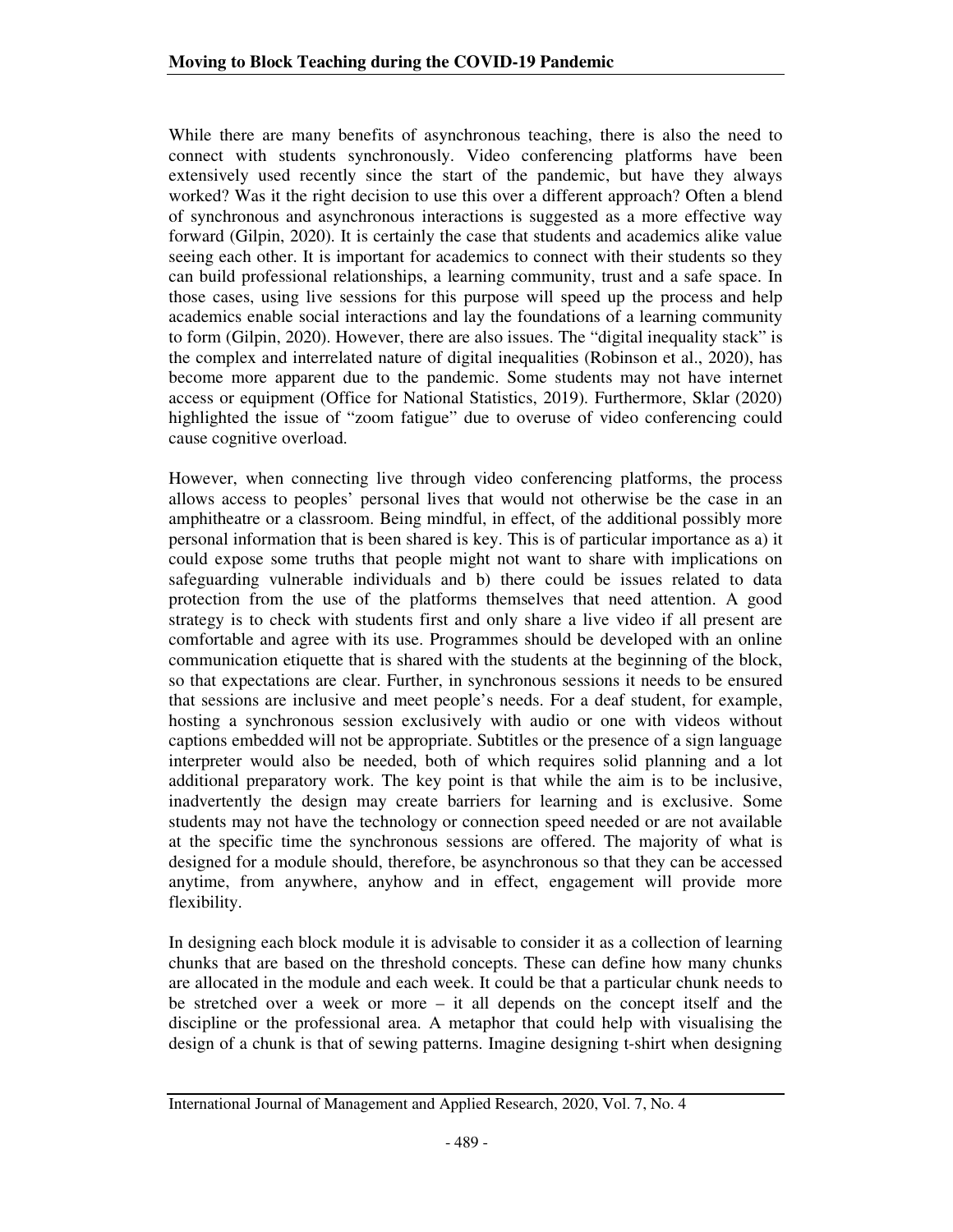a learning and teaching chunk. To produce t-shirts, a t-shirt pattern is needed that consists of various sections, such as the front, the back, the sleeves, etc. The pattern is designed once and can then be re-used to make multiple t-shirts. Although the pattern might be identical, the fabric, for instance, might be different. This results in variation, which is really important in learning and teaching. Applying this metaphor in a block module and particularly when organising and planning the learning and teaching chunks within blocks, the curriculum pattern needs to be developed first and used as a tool to design the concept-driven chunks for each block module. The pattern needs to be designed in line with what is aimed to be delivered in each module. To follow up with the metaphor, consider Figure 2, whereby different sections of the t-shirt pattern correspond to different parts of the module: learning outcomes, activities, input, assessment, and meet-ups.



**Figure 2: T-shirt pattern to design the curriculum**

Note: Sections in yellow indicate potential asynchronous or flexible delivery and the section in blue points to synchronous mode

Assuming that the block module has four chunks, the pattern would then need to be repeated 4 times, creating, in effect, the basic block module structure which can be built-in into any Virtual Learning Environment used locally. To allow for variation between chunks, it is sufficient to only change one section of the pattern. The overall structure, however, needs to be visualised from the outset so that the path through the module is clear and cohesive with progressively increasing complexity and can be navigated easily. Nerantzi (2017) reviewed and summarised a series of empirical and conceptual design frameworks and models that have been developed to support learning with technologies (see Table 1). In her review, Nerantzi (2017) identified that these frameworks had four common characteristics that foster learning supported by digital technologies in a range of settings and can provide a useful evidence-based guide in how to construct a block module and identify priorities. The four characteristics are activities, tutor support, choice and community. Readers interested in exploring these frameworks further may find the Community of Inquiry Framework

International Journal of Management and Applied Research, 2020, Vol. 7, No. 4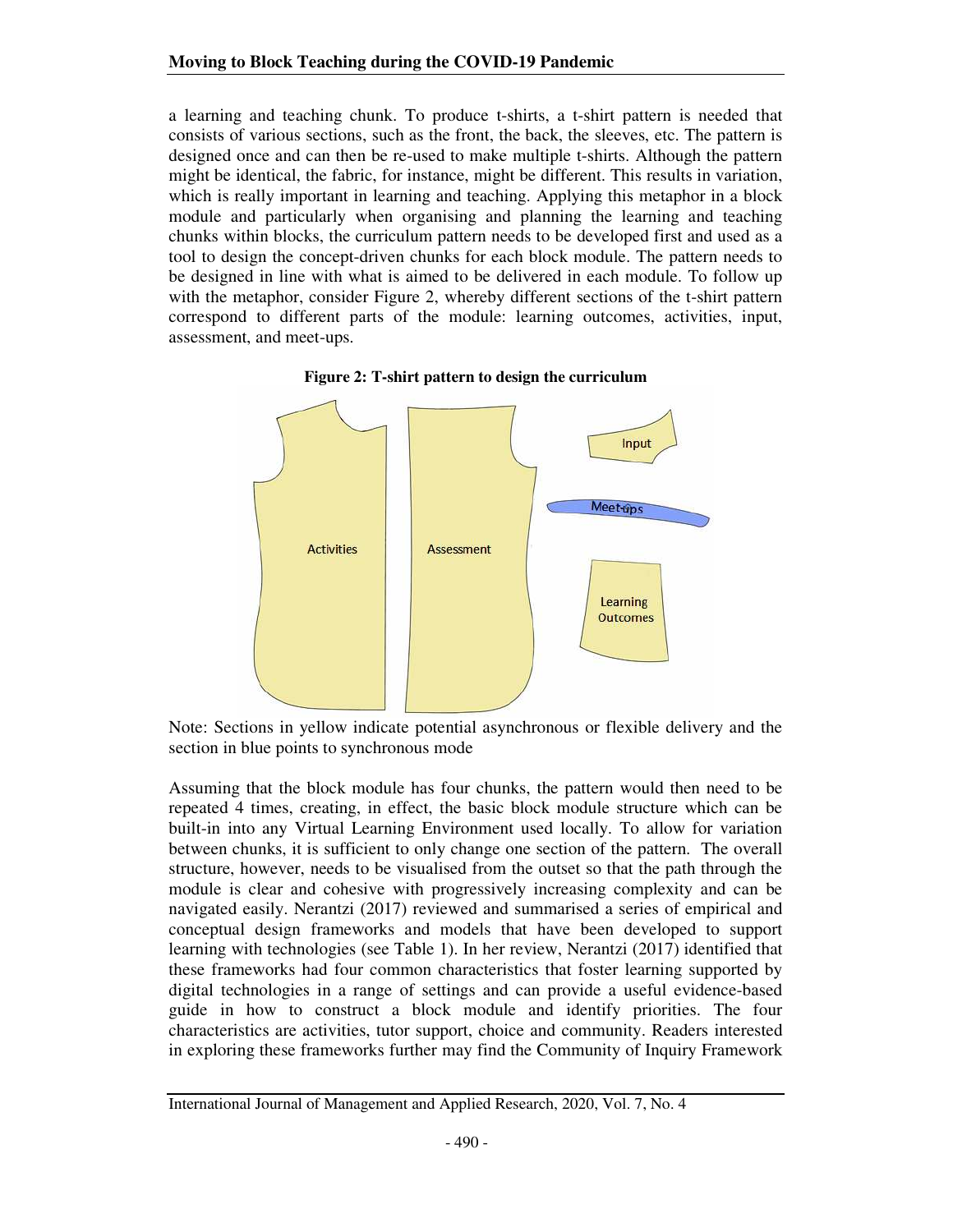(Garrison et al., 1999), the 5-stage model (Salmon, 2002) and the 3E Framework (Smyth, 2009) useful.

| Table 1: List of reviewed design frameworks |                                                                    |                             |                     |                                            |
|---------------------------------------------|--------------------------------------------------------------------|-----------------------------|---------------------|--------------------------------------------|
| Year<br>first                               | <b>Framework</b>                                                   | <b>Type of</b><br>framework | Formal/<br>informal | <b>Designed for mode</b><br>of application |
| appeared                                    |                                                                    |                             |                     |                                            |
| 1971                                        | Supported Open Learning model<br>(Swann, 2004; Jones et al., 2009) | Conceptual                  | Formal              | Distance learning                          |
| 1991                                        | Community of Practice (Lave and<br>Wenger, 1991)                   | Empirical                   | <b>Informal</b>     | Learning                                   |
| 2000                                        | Community of Inquiry framework<br>(Garrison et al., 2000; 2010)    | Conceptual                  | Formal              | <b>Blended learning</b>                    |
| 2002                                        | 5-stage model<br>(Salmon, 2002; Salmon, 2013)                      | Empirical                   | Formal              | Online learning                            |
| 2009                                        | 3E Framework (Smyth, 2009)                                         | Empirical                   | Formal              | <b>Blended learning</b>                    |
| 2013                                        | 7Cs of the Learning Design<br>Framework (Conole, 2013)             | Conceptual                  | Formal              | Blended learning,<br>Online learning       |
| 2014                                        | 5C Framework (Nerantzi &<br>Beckingham, 2015)                      | Conceptual                  | Formal,<br>informal | Online learning                            |
| 2017                                        | Online Collaborative Learning<br>Theory (Harasim, 2017)            | Empirical                   | Formal              | Online learning                            |

**Table 1**: **List of reviewed design frameworks**

Reproduced from Nerantzi (2017: 72)

Using a framework will aid the construction of a block module scaffold and a learning and teaching design. It can also help to resist the temptation to use many and possibly new or untested or complex digital technologies. It is often best to start with those technologies that one is familiar with and importantly the ones that are supported by the institution. Extra digital technologies, such as social media platforms and mobile apps as well as open educational practices that can further support and extend learning opportunities beyond institutionally supported platforms can also be considered (Buckley et al., 2017). It is best, however, to start with simple and manageable options, and progressively introduce additional digital tools and platforms if and when they would add something to the learning process. Importantly, although some of the students might have been holding a tablet from when they were a toddler it does not necessarily mean that they know how to use digital devices for learning. Hence, a good starting point is to experiment with them but start with what is familiar to build and boost confidence.

International Journal of Management and Applied Research, 2020, Vol. 7, No. 4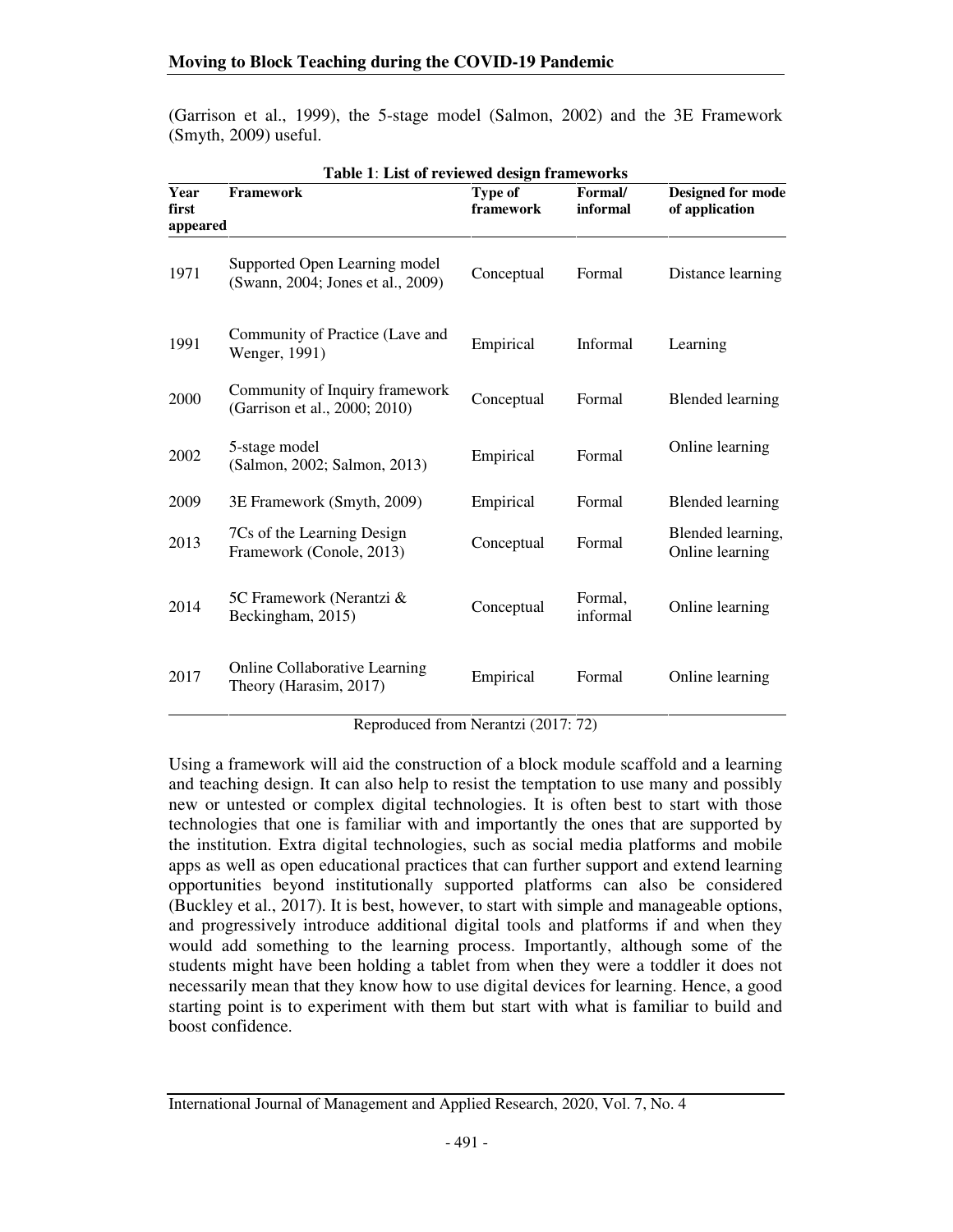As a rule, the point at which one feels overwhelmed by the volume of the new resources that they need to develop should be perceived as an indication that their pattern design is overly complicated and needs rethinking. A simple pattern for chunking learning and teaching in a block module is desirable.

### **5. Conclusion**

Block teaching has the potential to foster greater engagement, bring flexibility to academic programmes and modules and if it is developed, structured and implemented based on an informed evidence-based pedagogical rationale it can help students meet their needs (Davies, 2006) and achieve better learning results and enjoy learning more (Dixon and O'Gorman, 2020). Particularly, during the time of the COVID-19 pandemic, block teaching can provide a useful formula to manage social distancing on campus and contact tracing, bring focus and flexibility to the curriculum and make the transition between fully online and blended mode smoother when needed without extensive re-organisation (Glazer, 2020). Furthermore, block teaching allows tutors to focus on teaching one module at the time (Redden, 2020), therefore providing more focus. However, staff development will be crucial in preparation for block teaching implementations and integrating mechanisms to evaluate this format will provide useful insights for future changes to make block teaching effective in particular settings.

In this article learning and teaching in blocks in Higher Education was explored from a design perspective to aid course developers and designers preparing and organising for the coming academic year. The suggestions are routed on evidence-based approaches that maximise inclusive learning opportunities, provide focus and flexibility. While the motivation of this paper is linked to an institution-wide implementation of block teaching at a university due to the COVID-19 pandemic to reduce complexity of an academic programme and potential making learning online or in blended mode more manageable during the pandemic enabling students to focus on one module at the time, the ideas shared may also be useful when considering block teaching in other settings within a specific programme, department or faculty. The suggested simple 3-step approach used here to structure this article can provide a useful guide to organise thinking and put a block module plan together for action and implementation. Designing in evaluation points throughout is advisable so that changes can be made in response to feedback from students and own reflections and observation.

Regardless of the exact design, pattern, chunk, threshold concepts or even institutional constrains, effective, meaningful and timely communication amongst the members of the programme/teaching teams and with students is key. Communication needs to be clear, frequent and in various channels. Supporting students' learning is what matters and its effective communication has the potential to make a difference in student satisfaction and experience. If the COVID-19 pandemic has taught us anything it is that communities need to work closely together. Hence, as members of communities of learning, academics need to reach out to colleagues and students, share and test ideas. It is important to check with students what works for them and consider this information to design our offers so that they work for all.

International Journal of Management and Applied Research, 2020, Vol. 7, No. 4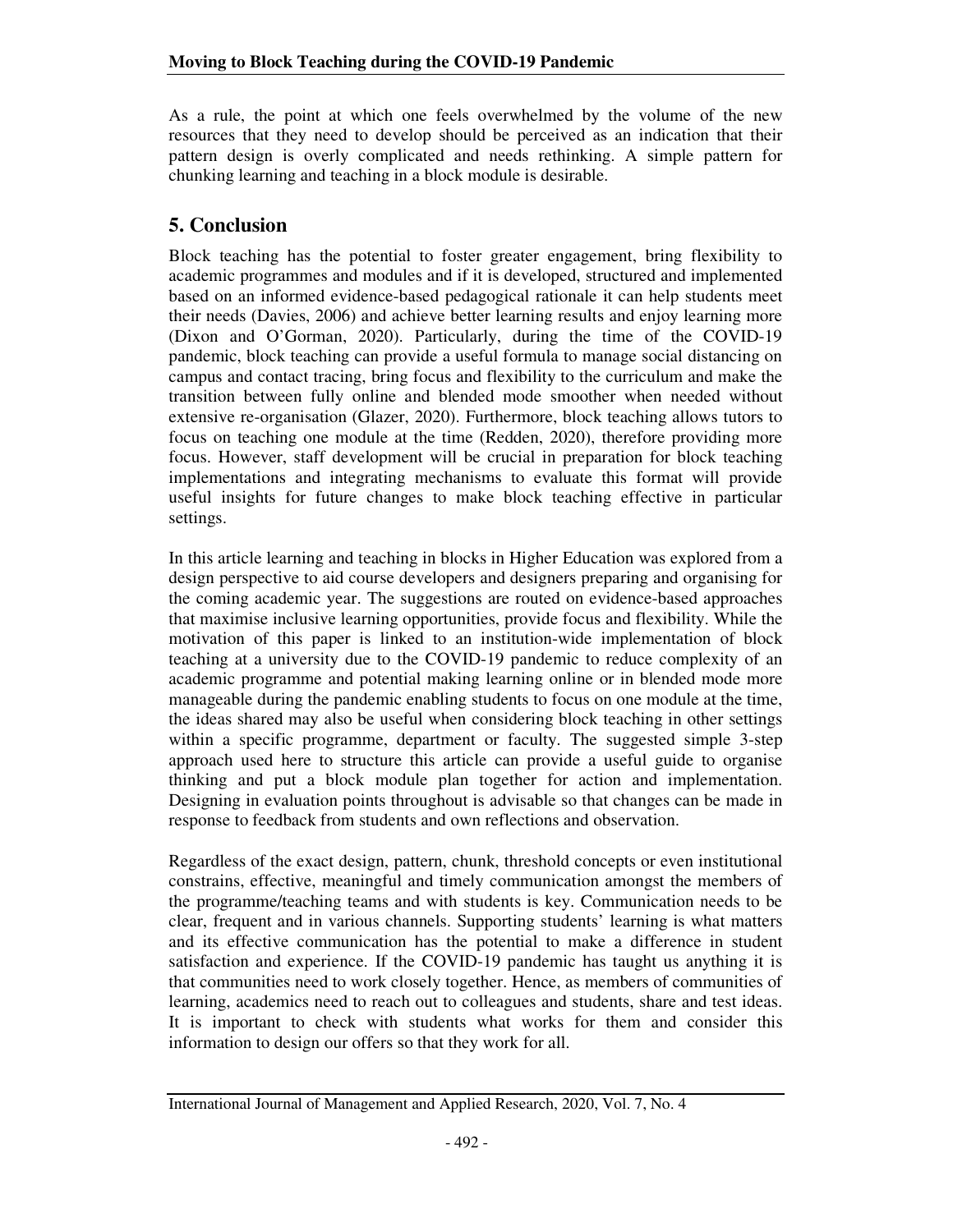#### **6. References**

- 1. Bergmann, J. and Sams, A. (2012), *Flip Your Classroom: Talk To Every Student In Every Class Every Day*, USA: International Society for Technology in Education.
- 2. Biggs, J. (1996), "Enhancing Teaching through Constructive Alignment", *Higher Education*, Vol. 32, No. 3, pp. 347-364. https://doi.org/10.1007/BF00138871
- 3. Bloom, B. S. (ed.) (1956), *Taxonomy of educational objectives: The classification of educational goals – Handbook 1, Cognitive Domain*. New York: Longmans, Green, and Company.
- 4. Buckley, C., Nerantzi, C. and Spiers, A. (2017) Chapter 7 Enhancing learning and teaching with technology, in: Scales, P. (2017) *An introduction to learning and teaching in higher education: supporting fellowship*, Milton Keynes: Open University Press, pp. 107-116.
- 5. Chatzidamianos, G. and Nerantzi, C. (2020), "Stripping the layers of the onion" in learning and teaching in HE: positive lessons learned from working during a pandemic", *AdvanceHE*, [Online] Available from: https://www.advancehe.ac.uk/news-and-views/stripping-layers-onion-learning-and-teaching-he [Accessed on 3 October 2020].
- 6. Conole, G. (2013), *Designing for learning in an open world.* New York: Springer-Verlag New York. https://doi.org/10.1007/978-1-4419-8517-0
- 7. Davies, W. M. (2006), "Intensive teaching formats: A review", *Issues in Educational Research*, Vol. 16, No. 1, pp. 1-20.
- 8. Dixon, L. and O'Gorman, V. (2020), "Block teaching exploring lecturers' perceptions of intensive modes of delivery in the context of undergraduate education", *Journal of Further and Higher Education*, Vol. 44, No. 5, pp. 583-595. https://doi.org/10.1080/0309877X.2018.1564024
- 9. Fenesi, B.; Lucibello, K.; Kim, J. A. and Heisz, J. J. (2018), "Sweat So You Don't Forget: Exercise Breaks During a University Lecture Increase On-Task Attention and Learning", *Journal of Applied Research in Memory and Cognition*, Vol. 7, No. 2, pp. 261-269. https://doi.org/10.1016/j.jarmac.2018.01.012
- 10. Garrison, D.R., Anderson, T. and Archer, W. (1999), "Critical inquiry in a textbased environment: Computer conferencing in higher education", *The internet and higher education*, Vol. 2, No. 2-3, pp. 87-105. https://doi.org/10.1016/S1096- 7516(00)00016-6
- 11. Gilpin, S. (2020), "A Framework for Fostering Emerging Online Learner Persistence: The Role of Asynchronous and Synchronous Discussions", *Journal of Teaching and Learning*, Vol. 14, No. 1, pp. 29–42. https://doi.org/10.22329/jtl.v14i1.6253
- 12. Glazer, P. L. (2020), "The case for block scheduling in the fall", *Inside Higher Ed*, [Online] Available from: https://www.insidehighered.com/views/2020/05/06/advantages-block-schedulingcan-offer-when-colleges-reopen-opinion [Accessed on 18 October 2020].

International Journal of Management and Applied Research, 2020, Vol. 7, No. 4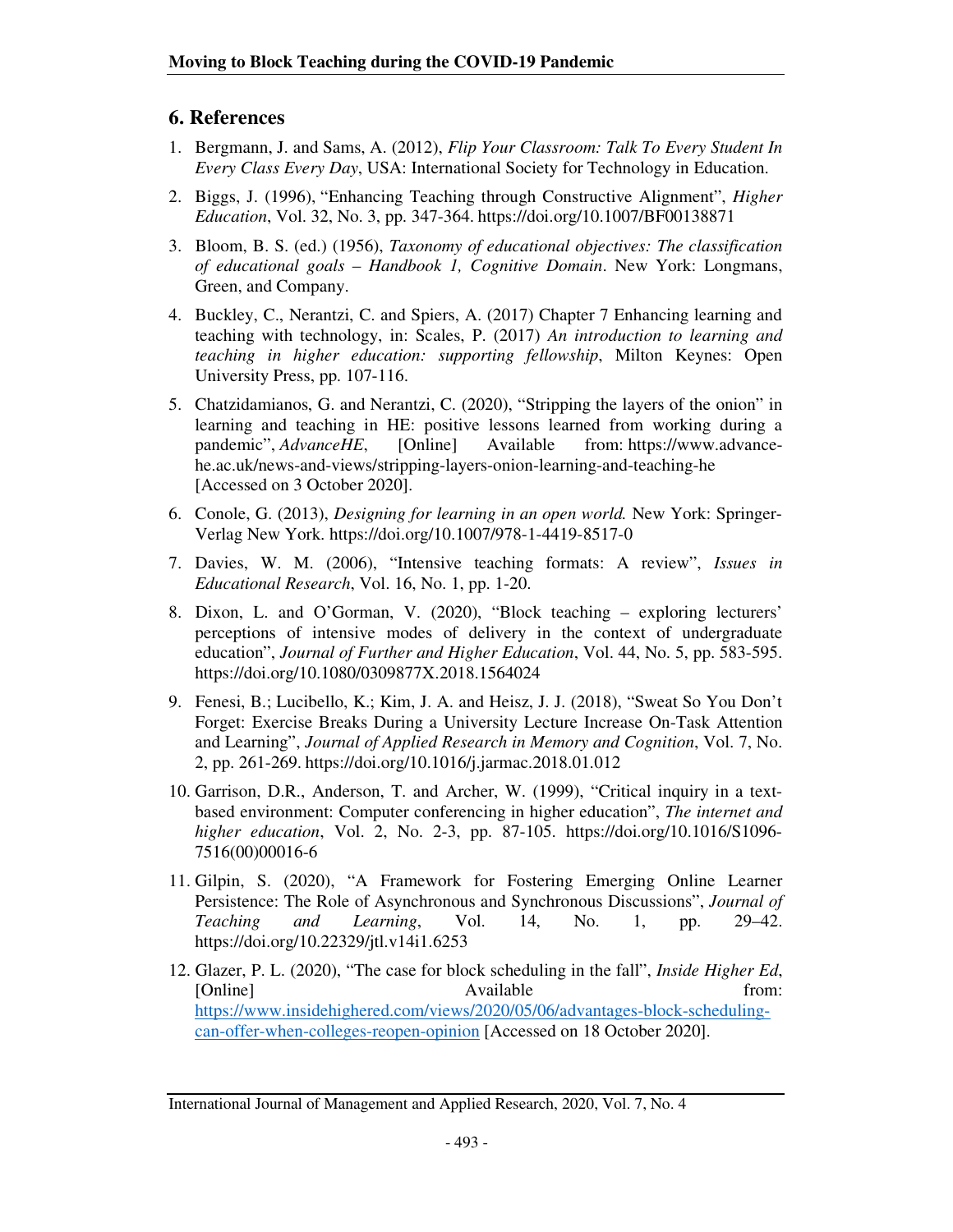- 13. Grant, D. B. (2001), "Using block courses for teaching logistics", *International Journal of Physical Distribution & Logistics Management*, Vol. 31. No 7/8, pp. 574-585. https://doi.org/10.1108/09600030110402987
- 14. Hackmann, D. G. and Schmitt, D. M. (1997), "Strategies for teaching in a blockof-time schedule", *NASSP Bulletin*, Vol. 81, No. 588, pp. 1-9. https://doi.org/10.1177/019263659708158802
- 15. Harasim, L. (2017), *Learning theory and online technologies*. 2<sup>nd</sup> ed., New York: Routledge. https://doi.org/10.4324/9781315716831
- 16. Illich, I. (1971), *Deschooling society*, New York: Penguin books.
- 17. Jones, C., Aoki, K., Rusman, E. & Schlusmans, K. (2009), A comparison of three open universities and their acceptance of internet technologies. Proceedings of the 23rd ICDE world conference on open learning and distance education, June 7-10, 2009, Maastricht, Netherlands, pp.85-93.
- 18. Ke, F. and Xie, K. (2009), "Toward deep learning for adult students in online courses", *The Internet and Higher Education*, Vol.12, No. 3–4, pp. 136-145. https://doi.org/10.1016/j.iheduc.2009.08.001
- 19. Kofinas, A., Bentley, Y., Minett-Smith, C. and Cao, G. (2017), "Block Teaching as the Basis for an Innovative Redesign of the PG Suite of Programmes in University of Bedfordshire Business School", presented at the *3rd International Conference on Higher Education Advances*, 21-23 June 2017, Valencia: Polytechnic University of Valencia Congress. https://doi.org/10.4995/HEAd17.2017.5379
- 20. Lave, J. and Wenger, E. (1991), *Situated learning: Legitimate peripheral participation*. Cambridge: Cambridge University Press.
- 21. Mazur, E. (1997) *Peer Instruction: A User's Manual*. Upper Saddle River: Prentice Hall.
- 22. Meyer, J. H. F. and Land, R. (2006), *Overcoming Barriers to Student Understanding: Threshold Concepts and Troublesome Knowledge*, Oxon: Routledge.
- 23. Nerantzi, C. (2020), "The use of peer instruction and flipped learning to support flexible blended learning during and after the COVID-19 Pandemic", *International Journal of Management and Applied Research*, Vol. 7, No. 2, pp. 184-195. https://doi.org/10.18646/2056.72.20-013
- 24. Nerantzi, C. (2017), *Towards a framework for cross-boundary collaborative open learning in cross-institutional academic development*, PhD thesis, Edinburgh: Edinburgh Napier University.
- 25. Nerantzi, C. and Beckingham, S. (2015), "BYOD4L: Learning to use own smart devices for learning and teaching through the 5C framework", in: Middleton, A., (ed.), *Smart learning: teaching and learning with smartphones and tablets in postcompulsory education*. Sheffield: Sheffield Hallam University, pp. 108-127.
- 26. Office for National Statistics (2019), *Exploring the UK's digital divide* [Online] Available from: https://www.ons.gov.uk/peoplepopulationandcommunity/householdcharacteristics/

International Journal of Management and Applied Research, 2020, Vol. 7, No. 4